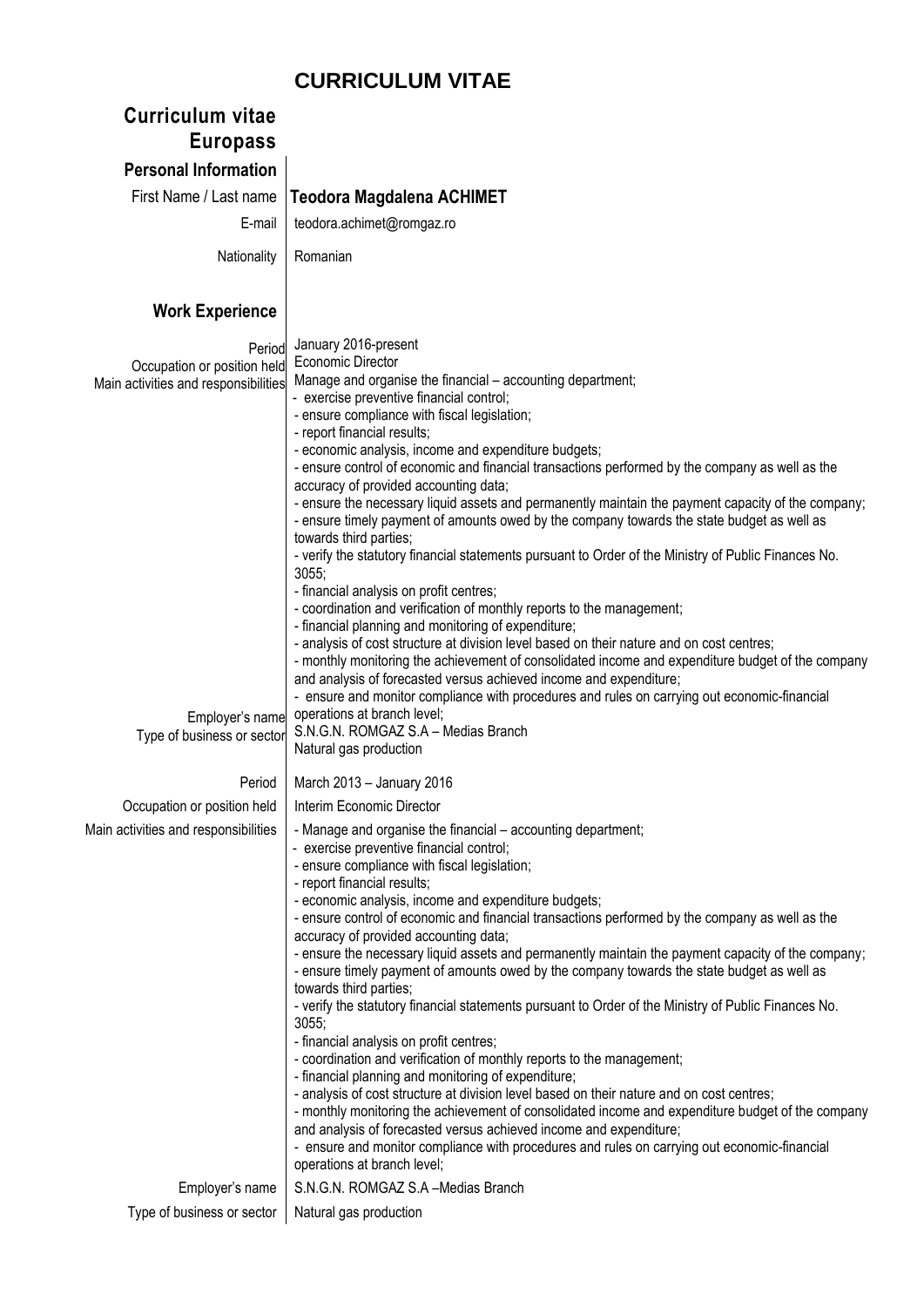|                                      | Period September 2001 - March 2013                                                                                                                                                                                                                                                       |
|--------------------------------------|------------------------------------------------------------------------------------------------------------------------------------------------------------------------------------------------------------------------------------------------------------------------------------------|
| Occupation or position held          | Economist                                                                                                                                                                                                                                                                                |
| Main activities and responsibilities | - record of tangible, intangible assets and their amortization.<br>- record of lands.<br>- analytic record of suppliers concerning investment works.<br>- perform payments to suppliers.<br>- record of RON bank accounts<br>- monitoring the performance bonds of investment providers. |
| Employer's name                      | S.N.G.N. ROMGAZ S.A - Medias Branch                                                                                                                                                                                                                                                      |
| Type of business or sector           | Natural gas production                                                                                                                                                                                                                                                                   |
|                                      | Period April 2001 - September 2001                                                                                                                                                                                                                                                       |
| Occupation or position held          | Economist                                                                                                                                                                                                                                                                                |
| Main activities and responsibilities | - Analytic record of suppliers in financial and management accounting.<br>- registration of payment documents towards suppliers.<br>- issue invoices to clients.                                                                                                                         |
| Employer's name                      | S.N.G.N. ROMGAZ S.A - Medias Branch                                                                                                                                                                                                                                                      |
| Type of business or sector           | Natural gas production                                                                                                                                                                                                                                                                   |
| Period                               | July 1999 - April 2001                                                                                                                                                                                                                                                                   |
| Occupation or position held          | Economic Advisor                                                                                                                                                                                                                                                                         |
| Main activities and responsibilities | - primary accounting record.<br>- inventory accounting in financial and management accounting.                                                                                                                                                                                           |
| Employer's name                      | Exprogaz Medias                                                                                                                                                                                                                                                                          |
| Type of business or sector           | Natural gas production                                                                                                                                                                                                                                                                   |
|                                      | Period December 1998 - July 1999                                                                                                                                                                                                                                                         |
| Occupation or position held          | Accountant                                                                                                                                                                                                                                                                               |
| Main activities and responsibilities | - inventory accounting in financial and management accounting.                                                                                                                                                                                                                           |
| Employer's name                      | Exprogaz Medias                                                                                                                                                                                                                                                                          |
| Type of business or sector           | Natural gas production                                                                                                                                                                                                                                                                   |
| <b>Education and training</b>        | 2009-2011 - "Lucian Blaga Sibiu" University; Faculty of Economics. - Master's degree studies - Major:<br>"Strategies and policies in company management and marketing-Business Administration"                                                                                           |
|                                      | 2006-2007 - "Babes-Bolyai Cluj Napoca" University; Faculty of Environmental Science - Master's<br>degree studies - Major: "Environmental Science".                                                                                                                                       |
|                                      | 2004-2007 - Body of Expert and Licensed Accountants of Romania - Sibiu Subsidiary - Expert<br>Accountant Internship                                                                                                                                                                      |
|                                      | 1998-2000 - "Transilvania Brasov" University; Faculty of Economics - Economics-Major: "Tourism<br>and services"                                                                                                                                                                          |
|                                      | 1995-1998 - "Transilvania Brasov" University; Forestry, Economic and IT University College - Major:<br>"Business and Tourism Units Management"                                                                                                                                           |
|                                      | 1993-1996 - "Transilvania Brasov" University; Technical University College- Major: "Automobiles"                                                                                                                                                                                         |
|                                      | 1989-1993 - "Axente Sever Medias" Highschool - Major: Mathematics and Physics                                                                                                                                                                                                            |
|                                      |                                                                                                                                                                                                                                                                                          |